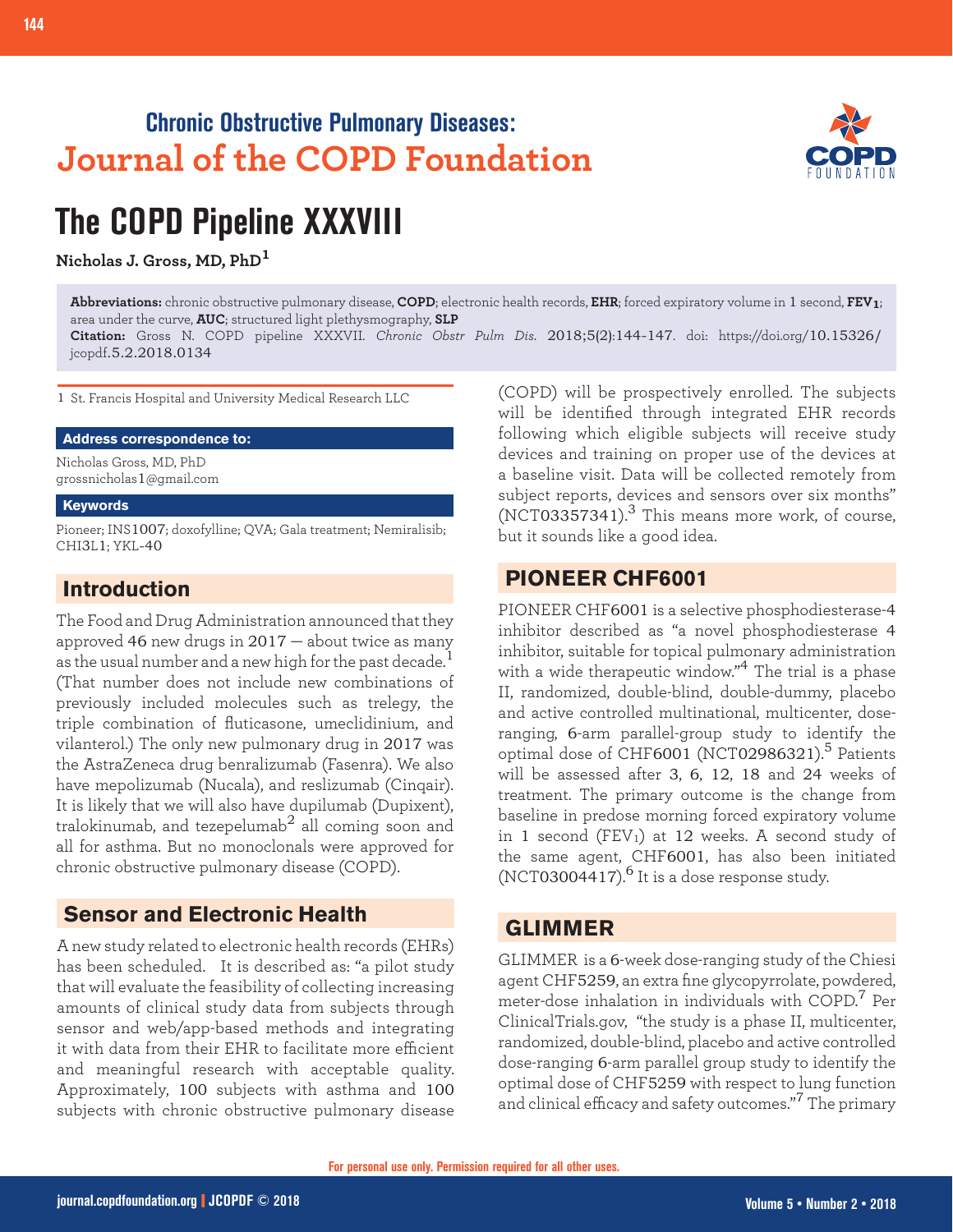outcome is the change from baseline in  $FEV<sub>1</sub>$  area under the curve (AUC)(0-12h) normalized by time at week 6.

## **Structured Light Plethysmography**

Structured light plethysmography (SLP) is a different way to characterize lung structure. The idea is that SLP may become a tool used to "differentiate between different respiratory diseases. SLP measurements are recorded in a range of diagnostic conditions that affect breathing and in healthy normal subjects" (NCT02626468).<sup>8</sup> The primary outcome will be the "difference in SLP breath timing indices and measured in seconds and between patients and healthy subjects."8 No intervention or drug administration is involved. De Boer et al first presented this topic in their 2010 publication.<sup>9</sup>

# **Doxofylline**

Doxofylline is known and used worldwide under at least a score of names. Not strictly a U.S. COPD pipeline medication, it has properties that make it worthy of consideration to become one. Matera et al explains that its structure differs only slightly from theophylline whose phosphodiesterase inhibitory action it shares, but with important differences.10 Although closely related to theophylline, it lacks some of theophylline's drug-drug interactions, and may therefore be safer in older patients with comorbidities. Instead, per Matera et al, it is said to have "no significant effect on any of the known phosphodiesterase isoforms, no significant adenosine receptor antagonism, no direct effect on histone deacetylases or interaction with adrenoceptors and therefore, should not be considered as just a modified theophylline."10 It has been shown to reduce study research dropouts as compared to that with theophylline. It has also been shown to have superior gastric tolerability as compared to theophylline, and does not increase myocardial oxygen demand, hypertension, or affect cardiovascular side-effects. It may become more effective and more usable than theophylline for bronchial asthma or COPD. Matera et al suggest that the use of doxofylline be "considered as an alternative to expensive biologics."<sup>10</sup>

# **QVA**

QVA is Novartis's fixed combination of indacaterol and glycopyrrhonium bromide and was in a phase 3 randomized, placebo controlled, double-blind trial (NCT02487446).<sup>11</sup> The combination was delivered as a single-dose, dry powder inhaler which is compared with a similar Food and Drug Administration-approved combination of umeclidinium and vilanterol. The purpose of the trial was to show that QVA is similar in efficacy to the GlaxoSmithKline's combination product umeclidinium/vilanterol. The pre-specified endpoint for both agents is  $FEV<sub>1</sub> AUC0-24h$  while maintaining an acceptable safety profile. While both agents are long-acting muscarinic antagonists/long-acting beta2 agonists, umeclidinium/ vilanterol is a once-daily agent whereas QVA would be a twice-daily bronchodilator.

## **Gala Treatment**

Gala treatment for chronic bronchitis appears to be a form of bronchial hyperthermia but for COPD rather than asthma (NCT03385616).<sup>12</sup> The description of the treatment and its clinical trial (per ClinicalTrials. gov) is "a device-based, energy delivery system that delivers high frequency short duration energy to the airway epithelium and sub-mucosal tissue layers. The energy is delivered via a proprietary catheter through the bronchoscope. Two sessions of treatment will be delivered one month apart. The right lung is treated at the first treatment session and the left lung is treated at the second treatment session, approximately one month after the right side. Treatment will be delivered by a respiratory physician (an interventional pulmonologist) in a tertiary teaching hospital during a bronchoscopic procedure [under general anesthesia]. It is anticipated that the bronchoscopic procedure will last less than 60 minutes in total."<sup>12</sup> A third bronchoscopy will be performed 3 months following the second treatment to determine the efficacy of the treatments. A similar trial, NCT03107494, was previously registered with Clinicaltrials.gov.

# **Nemiralisib (GSK2269557)**

As mentioned in my January Pipeline column, Nemiralisib (GSK2269557) is also being developed by GlaxoSmithKline as an anti-inflammatory agent. A new dose-finding study to measure the lung function  $(FEV<sub>1</sub>)$  in individuals with an acute moderate or severe exacerbation of COPD compared to FEV<sub>1</sub> during health is underway. NCT03398421 is in phase 1 with an enrollment of 20 individuals, the aim is to evaluate the effect of itraconazole on nemiralisib. $13$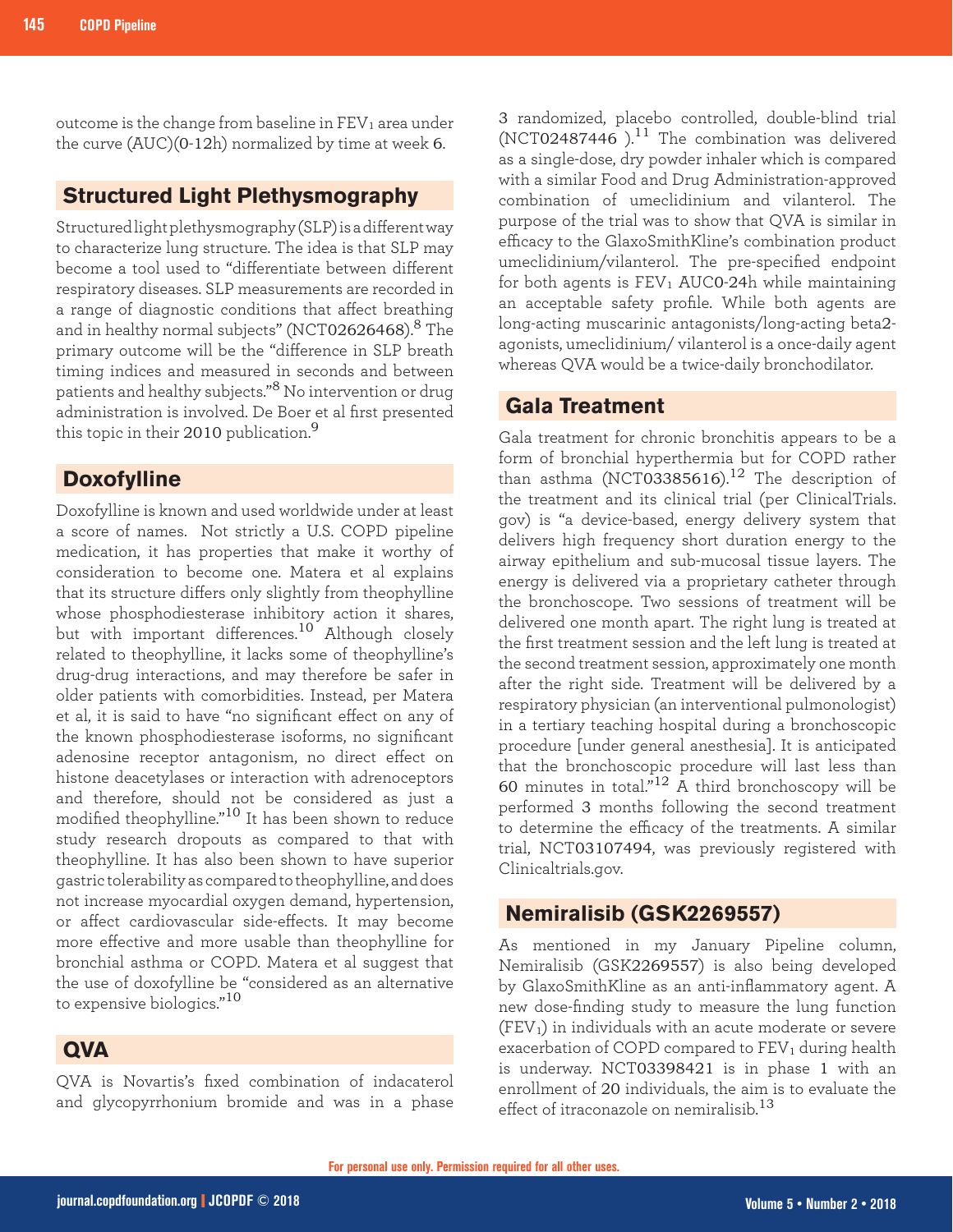# **The DISCOVER Targeted Lung Denvervation**

In a clinical trial description, NuvairaTM states "Targeted Lung Denervation is a simple, one-time bronchoscopic procedure that disrupts overactive nerves in the lungs, thereby opening up the airways to improve breathing"  $(NCT02058459).$ <sup>14</sup> More information on this procedure was provided in my January column, but Gompelmann et al provide this information, "this reversible technique leads to lobar atelectasis and thus significant lobar volume reduction in patients with severe emphysema and low collateral ventilation."<sup>15</sup>

## **Chitinase-3-like Protein 1**

Chitinase-3-like protein 1 (CHI3L1), also known as YKL-40, is an interesting molecule looking for a problem. It is described as a "secreted glycoprotein that is approximately 40kDa in size that in humans is encoded by the *CHI3L1* gene. The name YKL-40 is derived from the three N-terminal amino acids present on the secreted form and its molecular mass. YKL-40 is expressed and secreted by various cell-types including macrophages, chondrocytes, fibroblast-like synovial cells, vascular smooth muscle cells, and hepatic stellate cells. The biological function of YKL-40 is unclear. It is not known to have a specific receptor. Its pattern of expression is associated with pathogenic processes related to inflammation, extracellular tissue remodeling, fibrosis and solid carcinomas and asthma."<sup>16</sup> I include it in the pipeline because some reports have suggested it might be a potential biomarker for COPD.<sup>17</sup>

# **Lonhala Magnair**

Lonhala magnair is a twice daily delivery of aqueous glycopyrrolate that will be delivered via a novel device, the Magnair. No dosage adjustment is required for geriatric patients nor patients with renal disease or hepatic impairment. The delivery device requires some training and manual dexterity to put together the 7 components for each delivery.<sup>18</sup>

### **Acknowledgements**

Many of the items in this report are due to the generous support of Johan Karlberg, MD, PhD, via his e-publication *Clinical Trials Magnifier Weekly*. I am grateful to Dr. Scott Caveney for his review and correction of some GlaxoSmithKline items.

## **Declaration of Interest**

The author states he received reimbursement for travel and overnight facilities for training and presentation of the Lonhala Magnair.